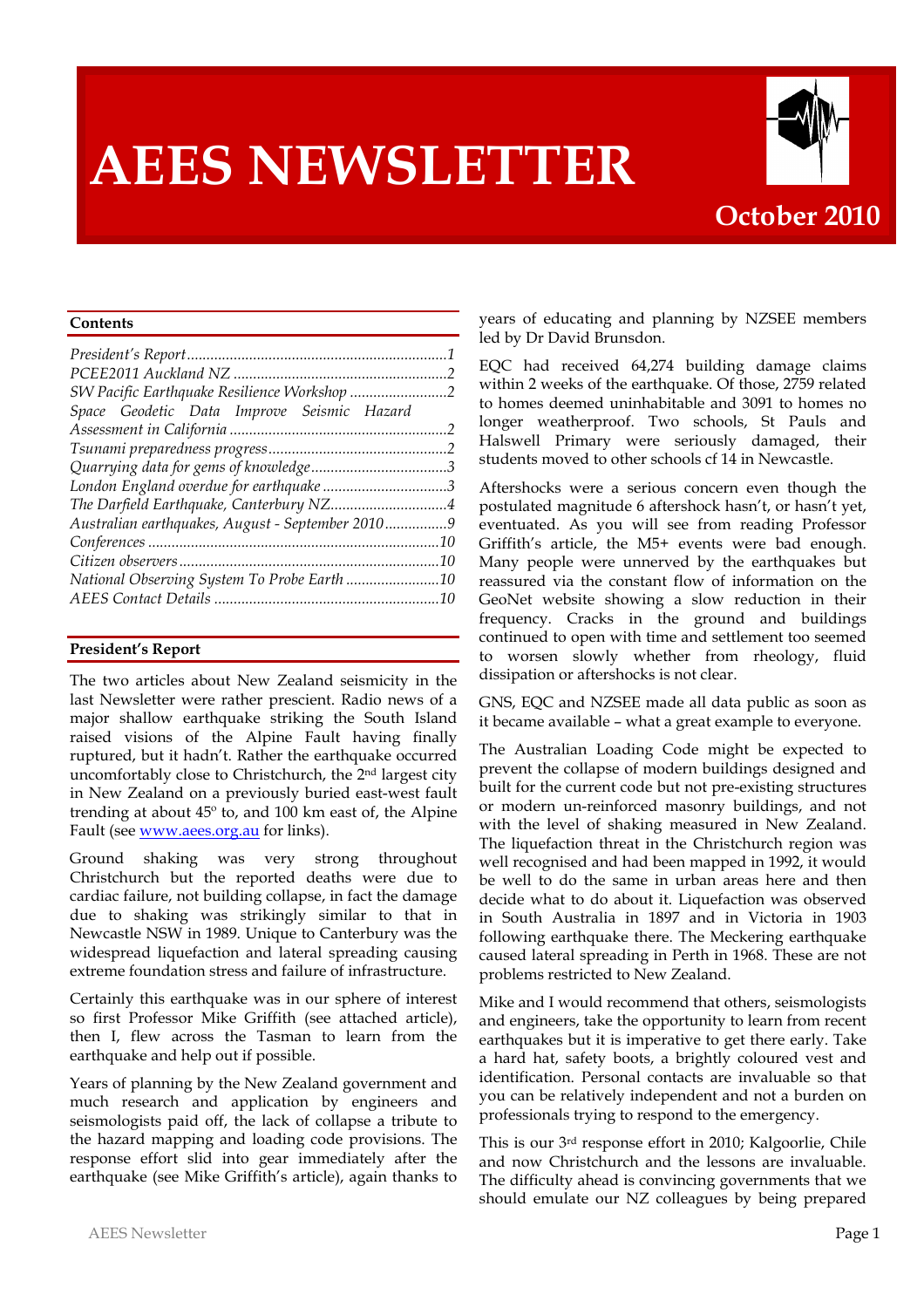when the next damaging earthquake occurs in Australia, as it will. It would be very useful if members too could be prepared.

No doubt much will be said about this earthquake at AEES2010 in Perth in November so plan to be there.

Kevin McCue President

*P.S. Thanks to webmaster Adam Pascale for rapidly loading our blogs onto the AEES website*

#### **PCEE2011 Auckland NZ**

The New Zealand Society for earthquake Engineering is hosting next year's Pacific Conference on Earthquake Engineering on 14-15 March 2011 in Auckland. Please keep checking the AEES and NZSEE http://pcee.nzsee.org.nz/ websites for details.

Attached to the PCEE is the following important workshop, which we hope Australian and New Zealand consulting engineering companies working in the region will sponsor.

#### **SW Pacific Earthquake Resilience Workshop**

This workshop, endorsed by the South Pacific Engineers Association (SPEA), will draw together lessons from recent earthquakes and tsunamis to develop a road map for improved regional resilience. This will include considerations of cooperative response strategies, seismological studies, earthquake engineering guidelines, standards, education, continuing professional development, and building control systems development. Workshop dates: 11-13 April 2011

#### **Space Geodetic Data Improve Seismic Hazard Assessment in California**

*Eos, Vol. 91, No. 38, 21 September 2010*

*Workshop on Incorporating Geodetic Surface Deformation Data Into UCERF3; Pomona, California, 1–2 April 2010*

A workshop was held to begin scientific consideration of how to incorporate space geodetic constraints on strain rates and fault slip rates into the next generation Uniform California Earthquake Rupture Forecast, version 3 (UCERF3), due to be completed in mid-2012. Principal outcomes of the meeting were (1) an assessment of secure science ready for UCERF3 applications within the next year, and (2) an agenda of new research objectives for the Southern California Earthquake Center (SCEC), the U.S. Geo- logical Survey (USGS), and others in support of UCERF3 and related probabilistic seismic hazard assessments (PSHA).

A number of goals potentially achievable within a year were identified, including (1) slip rate and fault locking depth estimates, with uncertainties or ranges, for all major and some minor faults of the extended San Andreas system; (2) strain rate estimates or bounds on rates for selected regions lying off the major faults of the San Andreas system; and (3) corrections or bounds on perturbing effects of post-seismic deformation and elastic modulus heterogeneities on the observed Global Positioning System (GPS) velocity field (needed as input to models for estimating fault slip and strain rates in goals 1 and 2 above).

Longer-term research priorities for improving fundamental understanding and better contributing to PSHA objectives of the USGS, SCEC, and the international earthquake community were also identified. These include (1) new observations and modelling of earthquake cycle deformation, focusing especially on better constraining the duration and spatial distribution of post-seismic transient deformation; (2) more refined block models that consider uncertainties in fault slip and intra- block strain rates due to variations in block geometry, longterm post-seismic transients, and lower crust/upper mantle rheological heterogeneities; and (3) improved strain rate mapping methodologies and space geodetic measurements that better capture the spatial heterogeneity of the surface strain rate field.

For more details on the UCERF process and results of a previous study, see the Working Group on California Earthquake Probabilities website:

http://www.wgcep.org

http://pubs.usgs.gov/of/2007/1437/

#### **Tsunami preparedness progress**

Since the devastating Indian Ocean tsunami in 2004, the United States has made progress in several areas related to detecting and forecasting tsunamis, including the expansion of a sensor network and improvements to hazard and evacuation maps. However, many U.S. coastal communities "still face challenges in responding to a tsunami that arrives in less than an hour after the triggering event," according to a U.S. National Research Council report released on 16 September.

The report, Tsunami Warning and Preparedness: An Assessment of the U.S. Tsunami Program and the Nation's Preparedness Efforts, recommends that the U.S. National Oceanic and Atmospheric Administration and its National Tsunami Hazard Mitigation Program partners work to complete an initial assessment of tsunami risk, among other measures. The report also indicates research efforts to improve tsunami education, preparation, and detection. The report is available at:

http://www.nap.edu/catalog.php?record\_id=12628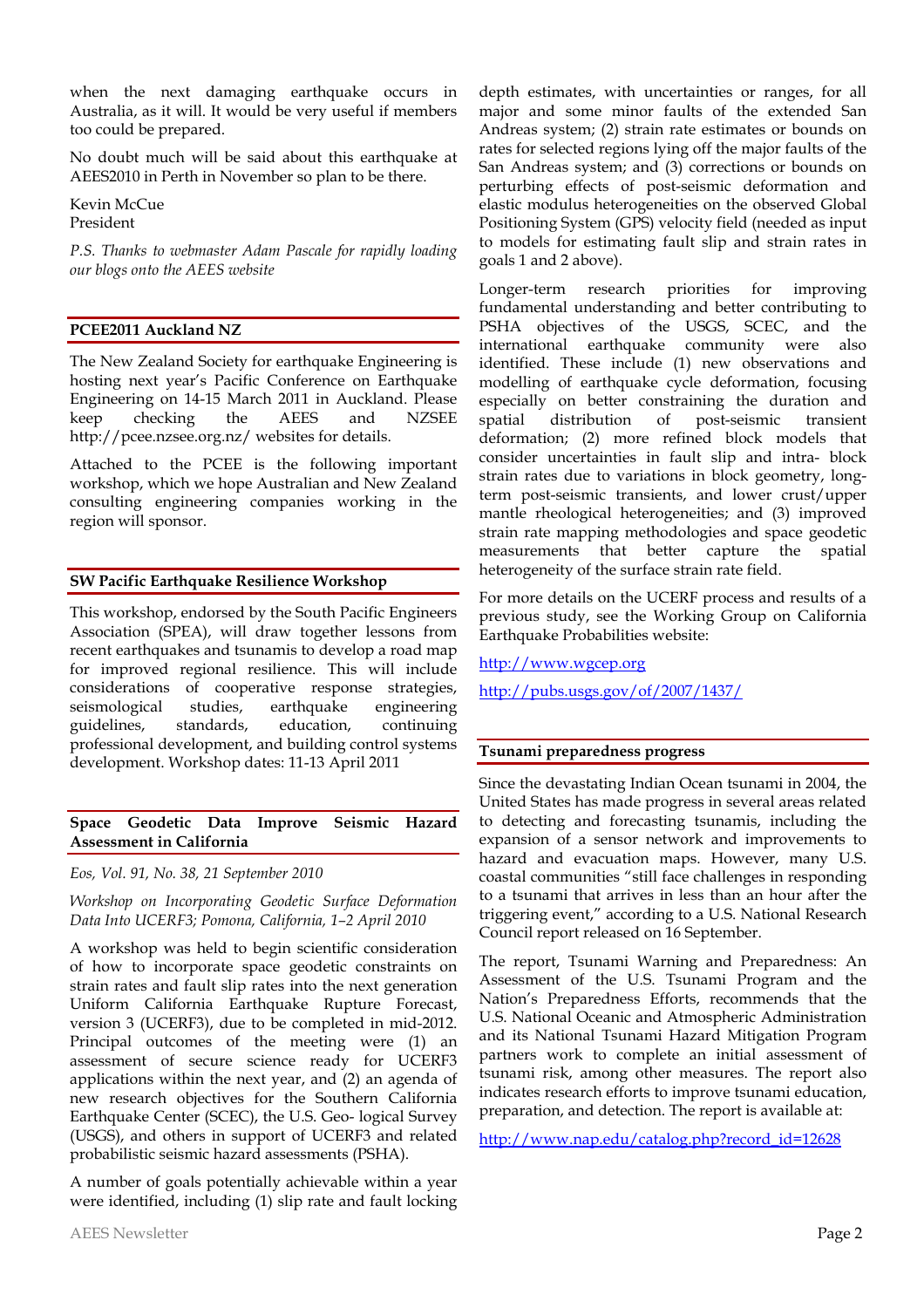#### **Quarrying data for gems of knowledge**

#### *submitted by Col Lynam*

Predicting where Australia's next mineral boom will come from is serious business. Data collected using satellite sensing, airborne surveys, seismic crews and prospecting teams is immense and is piling up rapidly. But what use is all this data?

'This is a vast electronic resource and we need new methods to mine it for useful information,' said Professor Dietmar Müller of the University of Sydney.

Professor Müller and his team are developing electronic tools to access and compile the data so that the changes over geological time in the Earth's crust can be tracked and simulated. Known as the Virtual Geological Observatory, it is claimed to be one of the newgeneration tools Australia will need for future mineral exploration.

Müller is a keynote speaker at the Theo Murphy High Flyers Think Tank starting at the Australian Academy of Science in Canberra.

The High Flyers Think Tank 2010, Searching the Deep Earth: The Future of Australian Resource Discovery and Utilisation, is gathering of about 60 bright early and mid-career research scientists from a range of disciplines relating to exploration and mining.

They will be discussing questions such as: How are we going to find the next giant deposits to mine? What new technologies will we need to exploit them in a lowcarbon future?

For further information and program, visit:

http://www.science.org.au/events/thinktank/thinktank2010/index.html

#### **London England overdue for earthquake**

*Edited from an article by Alok Jha, guardian.co.uk, Thursday 16 September 2010, with thanks to Clive Collins Geoscience Australia*

A leading British seismologist warned that London is overdue for an earthquake that could cause billions of pounds worth of damage,.

Britain is at the north-eastern edge of the Eurasian plate, about 1000 km from the boundary that bisects Iceland through the middle of the Atlantic Ocean but small or moderate intraplate earthquakes can still cause damage.

In April 1580, a magnitude 5.5 earthquake caused extensive damage in the south-east of England and north-east of France. In London, two people were killed. The epicentre was in Dover Straits about 140 km from London.

"This earthquake can certainly happen again because even the quake in 1580 was a repeat of a previous one that occurred in 1382, with almost the same epicentre,

Musson said that a precise prediction of the next damaging earthquake to hit London was difficult. "All we can do is say that something that has happened twice can and probably will happen three times, but as to whether it happens tomorrow or in two years time or in 20 or 50 years time, that is something we would love to know but we don't. What we can be sure of is that, in the years since 1580, the exposure of society to earthquakes has increased enormously. The same earthquake happening tomorrow will impact on far more people than was the case in the 16th century. The size of London in terms of population is about 50 times more today than it was in 1580."

British seismologists record a magnitude 3.5 earthquake once a year, a magnitude 2.5 quake once a month, and a magnitude 1.5 earthquakes twice a week, on average. Britains should expect to feel a magnitude 4.5 earthquake in any decade and a magnitude 5.5 event in any century.

The most widely known earthquake in Britain was that near the town of Colchester on 22 April 1884. The earthquake only lasted five to ten seconds or so but in that brief period, villages were wrecked and Colchester was reduced to chaos. Hundreds of chimney-stacks crashed through roofs. Tiles and slates cascaded to the ground as roofs collapsed. Walls buckled and cracked. Window glass shattered. And in places, gaping fissures opened up in the ground, some over 100 yards long. Old, poorly-maintained properties were hit the hardest, although timber-framed houses seemed to fare better than brick buildings, even some relatively new ones (www.catuk.org/doku.php?id=highlights:earthquake).

There are lots of cracks in any tectonic plate caused by ancient phases of tectonism. "Think of it as a dinner plate that has been broken several times and glued back together again and you're squeezing it," said Musson. "If one bit is not glued terribly well, then it can give a little."

The cost of an earthquake in the southeast of England would be huge. An equivalent sized earthquake in 1989 that hit the city of Newcastle in New South Wales, Australia, caused about £1bn of damage at today's prices, said Musson.

He said that a magnitude 5.5 earthquake would likely spare modern office buildings, but older Victorian buildings would be at risk. "What's tended to get damaged most was buildings of the Victorian period that are in bad repair. You'll remember there was a small earthquake in Folkestone in 2007. What was damaged most was old chimneys – they came down. Newer houses were not damaged at all ... It may not sound very dramatic compared to buildings collapsing but if people are walking in the street and a chimney falls on you, that's bad news."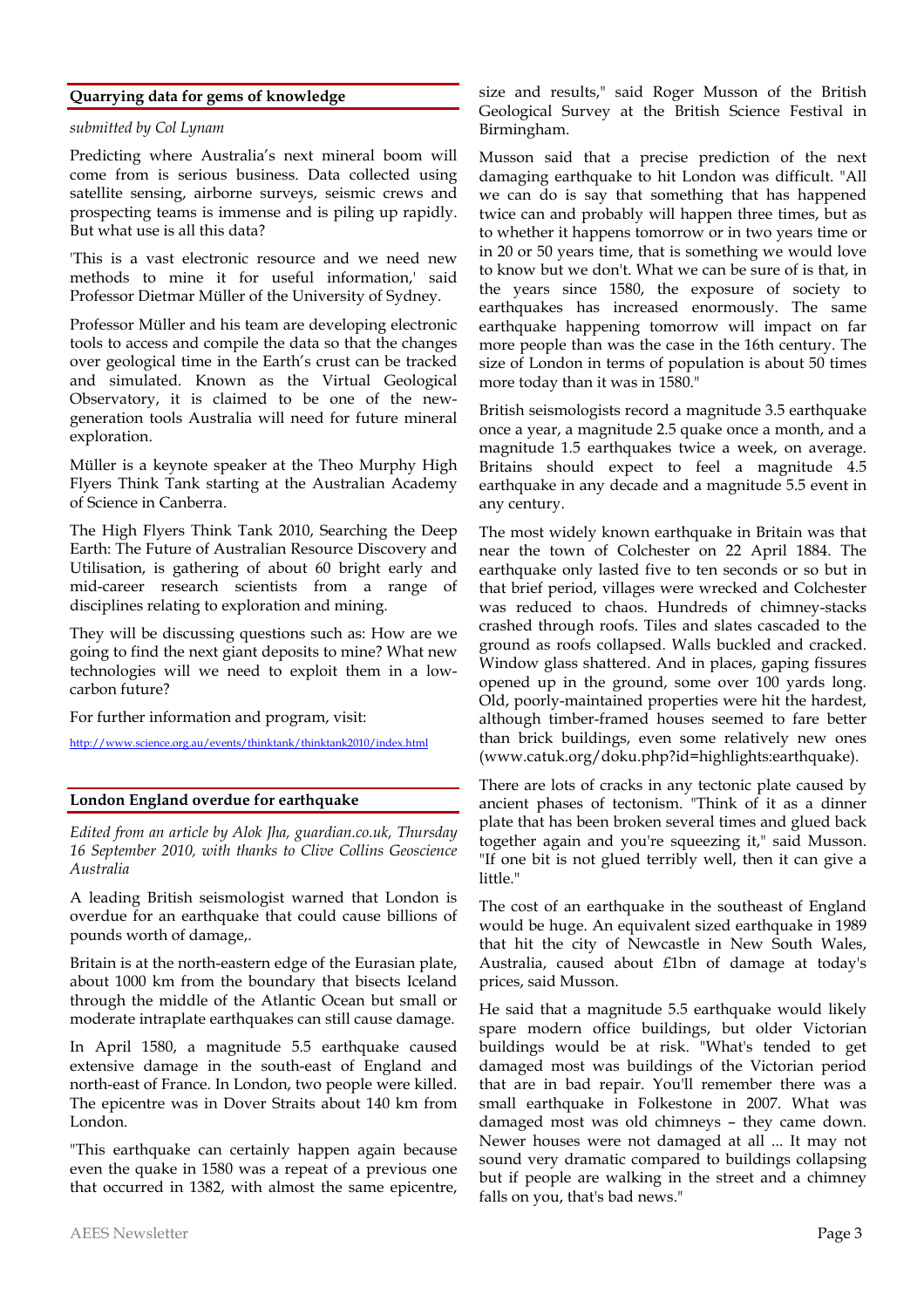## **The Darfield Earthquake Canterbury New Zealand 4 September 2010 at 04:36 NZST**

*Professor Mike Griffith*

*School of Civil, Environmental & Mining Engineering, The University of Adelaide SA*

#### **Introduction**

Compiled below are the notes on my experiences in Christchurch during first 72 hours after the "4/9/2010 Darfield Earthquake" where I spent 3 days working as a volunteer to conduct rapid damage assessment and assign "placards" (red, yellow or green) on buildings to let owners know whether or not their building was safe for the public to use.

#### **8am, Saturday morning Adelaide (4/9/10)**

I first heard a radio broadcast of an earthquake in Christchurch, NZ approximately 1 hour after its occurrence. After seeing TV news reports of damage to unreinforced masonry buildings I booked a flight leaving 11.40am and was met by Assoc. Professor Jason Ingham (Univ of Auckland) at 10pm at Auckland.

#### **6.30am, Sunday morning (5/9/10)**

We flew to Christchurch for 9am briefing at Disaster Command Centre (Christchurch City Council (CCC) Art Centre building). David Brunsdon, New Zealand Society for Earthquake Engineering (NZSEE), was advising CCC and coordinating rapid building assessment activity for CCC.

#### **9.30am – 2.00pm**

I was assigned to a building assessment team (consisting of one Urban Search and Rescue (USAR) technician, one local structural engineer, two CCC building officials and myself) to conduct Level 2 assessments of 160 Manchester Court, a 7-storey building on the SE corner of Manchester and Hereford street intersection with the upper 5 stories having load bearing unreinforced masonry piers around the



two street front walls of the building (refer to images below). The masonry piers were badly cracked at levels 3 and 4. Local police and fire brigade assisted our team with entry to the building and offices inside.



*Manchester Courts Building (from NW), 160 Manchester Street, Christchurch. On the right is a close-up view of damage to masonry piers.*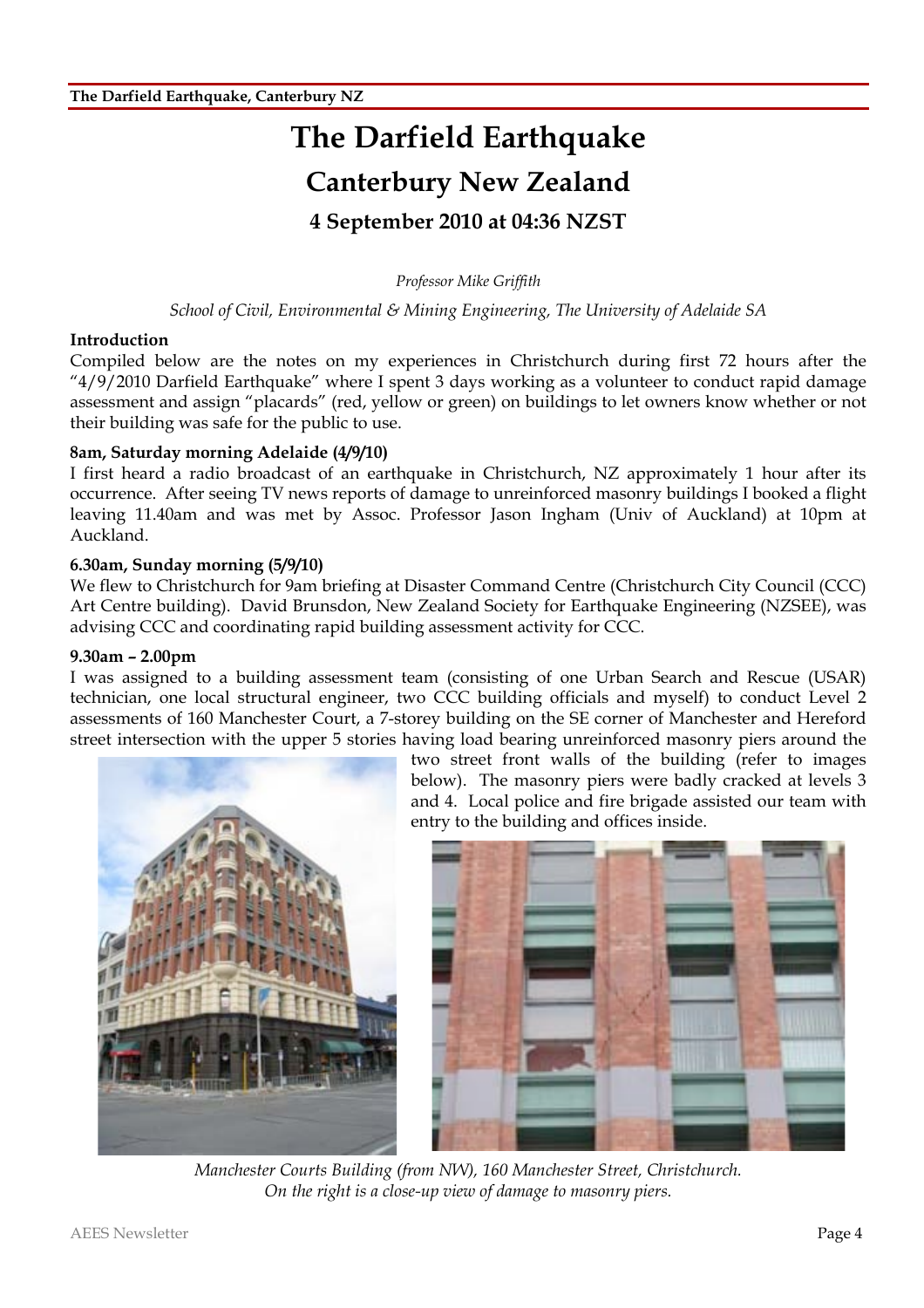Inside plasterboard was stripped from piers to confirm that cracking went through the entire pier and that there was no internal reinforcement in the piers. The team gave the building a yellow tag with a Y2 rating which means 'no entry until parts repaired or demolished' (refer figure 2).

The building was subsequently given a red tag late on Sunday. I met USAR team leaders and engineers and city officials on Monday morning at 7.30am to discuss strategies for making the building safe enough for building contractors to carry out further work – either demolition or repair, a decision that at that time had not yet been made. For more details see: http://db.nzsee.org.nz:8080/web/lfe-darfield-2010/home

#### **2.00pm – 5.30pm**

After returning to the Command Centre our team was assigned Cashel Street buildings between Oxford Terrace (west end) and Madras Street (east end). All buildings were tagged along both sides of street by the team. Most buildings with observable damage from the exterior were unreinforced masonry (URM) buildings, or buildings adjacent to URM that suffered collateral damage such as parapet or chimney falling through roof. Almost every failure observed was some form of out-of-plane failure mechanism (refer Figures 3 & 4). More details are available at: http://db.nzsee.org.nz:8080/web/lfe-darfield-2010/home

#### **8.30am – 5.00pm. Monday (6/9/10)**

After briefing at Command Centre was assigned to assess all buildings on Tuam and St Asaph Streets in SE corner of CBD. Aim was to confirm rating of previous tagging and downgrade where possible after more detailed inspection. Key objective on 'day 2' was to mark where fencing barricades were needed to keep the public safe from falling hazards when the cordoned section of the city was reduced or removed. We experienced three M5.4 aftershocks during the night at our motel.

#### **8.30am – 5.00pm. Tuesday (7/9/10)**

After briefing at Command Centre, met briefly with USAR team leaders and technicians to plan strengthening scheme for Manchester Court building. Other assessment teams were sent out to revisit all buildings to determine whether the current tagging needed to be upgraded due to the large aftershocks overnight. For the afternoon I worked with Jason and a number of his PhD students to document damage to masonry buildings in the western side of the CBD before he left to return to Auckland.

#### **8.00am – 1.30pm, Wednesday (8/9/10)**

Experienced a M5.1 aftershock in café on way to Command Centre – pictures fell off walls and broken glass in café and parapets falling off hotel building across road! Brief 'exit interviews' with David Brunsdon (NZSEE) at Command Centre and Des Bull (NZ USAR). Stabilisation work at Manchester Court building stopped due to safety concerns for USAR technicians. Unfortunately, I had to leave before any resolution was found for the next step for this building. However, I was very glad to be back on 'solid ground'.

#### **Final Comments**

The experience as a structural engineer to help with building assessments in the initial 'response phase' of the disaster was extremely rewarding and educational. I feel that we really helped and that Christchurch officials were genuinely thankful for our help. I strongly encourage other structural/earthquake engineers to take the opportunity when it occurs in future. My observation was that the main focus for the first 72 hours was 'rapid response and building evaluation'. At the end of day 3 it became clear that the responsibility was shifting on to locals (engineers and building contractors) to engage with the owners of buildings to make decisions about repair and/or demolition, depending on the 'tag' for their building. This is clearly work that will occur over the longer term. As for scientific studies, I am sure that there would be benefit in further visits to document that extent of damage, especially as the greater Christchurch region has not received the attention that the CBD has. However, the cleanup of the city is well underway and I suspect that it will rapidly become difficult to see the full extent of damage to buildings in the city centre.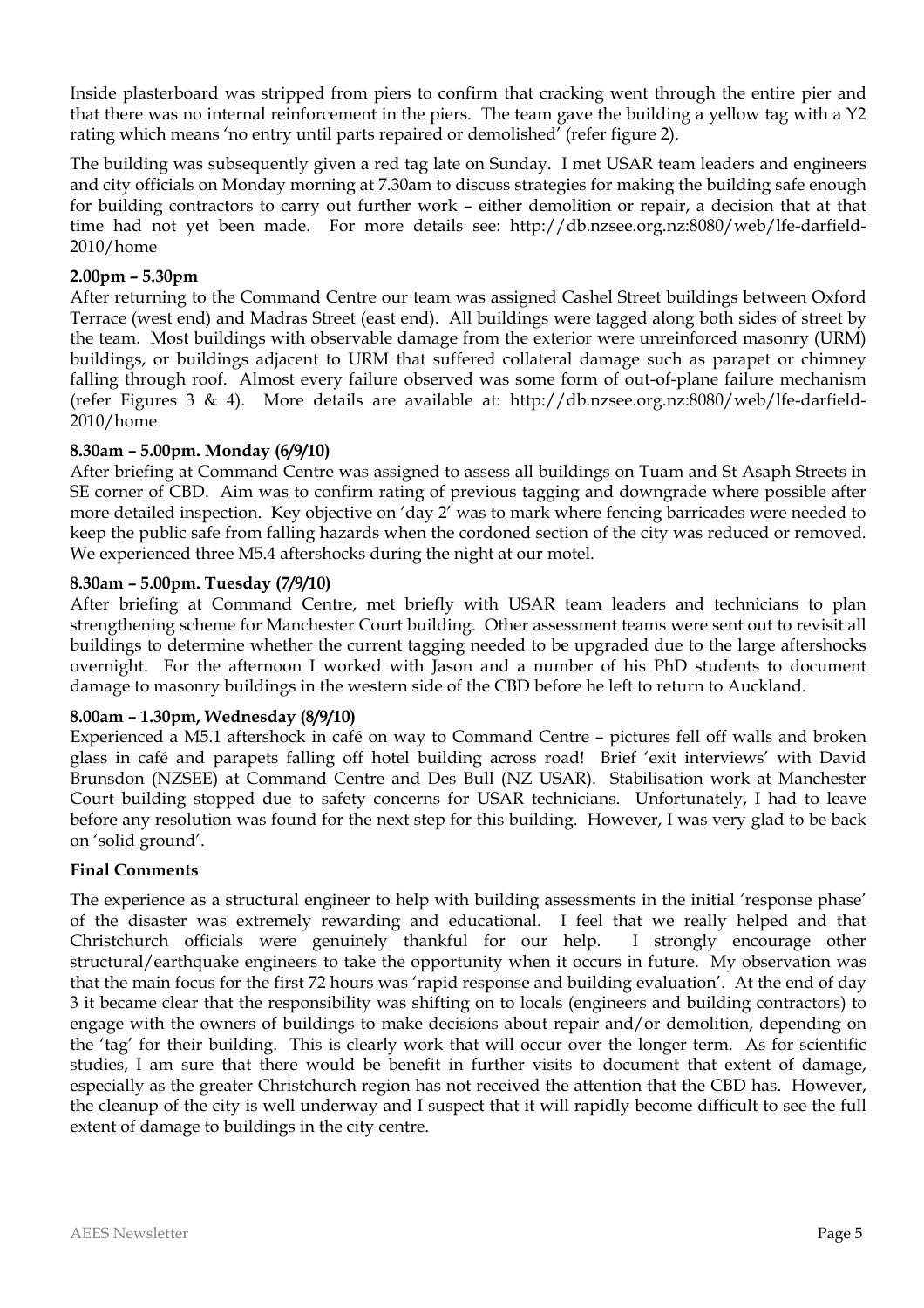#### **Acknowledgements**

A big thanks to A. Prof. Jason Ingham at the University of Auckland for meeting me at the airport in Auckland, putting me up the first night, getting me to Christchurch and providing our accommodation there. Dr. Quincy Ma from the University of Auckland also provided logistical assistance for which I am grateful. Jason's PhD students also did much of the photography for us as we were occupied with the documentation associated with building assessments. Finally, I want to thank the Australian Earthquake Engineering Society for covering the cost of my airfare.

Thanks also to Peter Wood President of NZSEE and Dr Kelvin Berryman, Andrew King and Dr John Zhou from GNS Science who encouraged and greatly assisted Kevin McCue's visit.



*USAR personnel applying an assessment notice (choice of green, yellow or red)*



*Building assessment notices*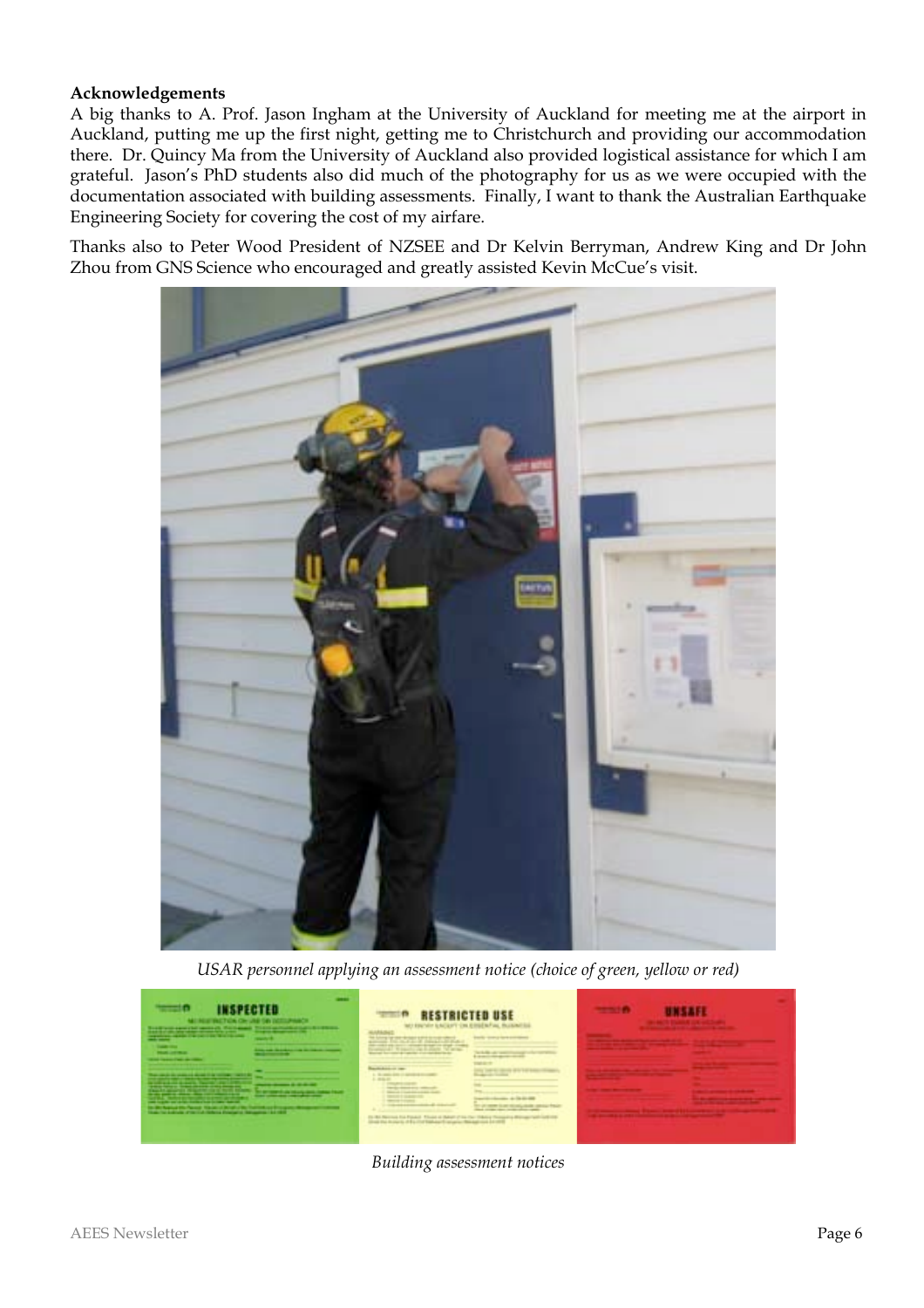**Examples of typical parapet failures**



*Multiple front wall parapet failure*



*Corner of Sandyford and Colombo Streets*



*Side wall parapet collapse onto*



*Corner of Colombo and Tuan Streets*

### **Examples of out-of-plane failures in solid masonry walls**



*Corner of Worcester and Manchester Streets*



118 Manchester St





*179 Victoria St*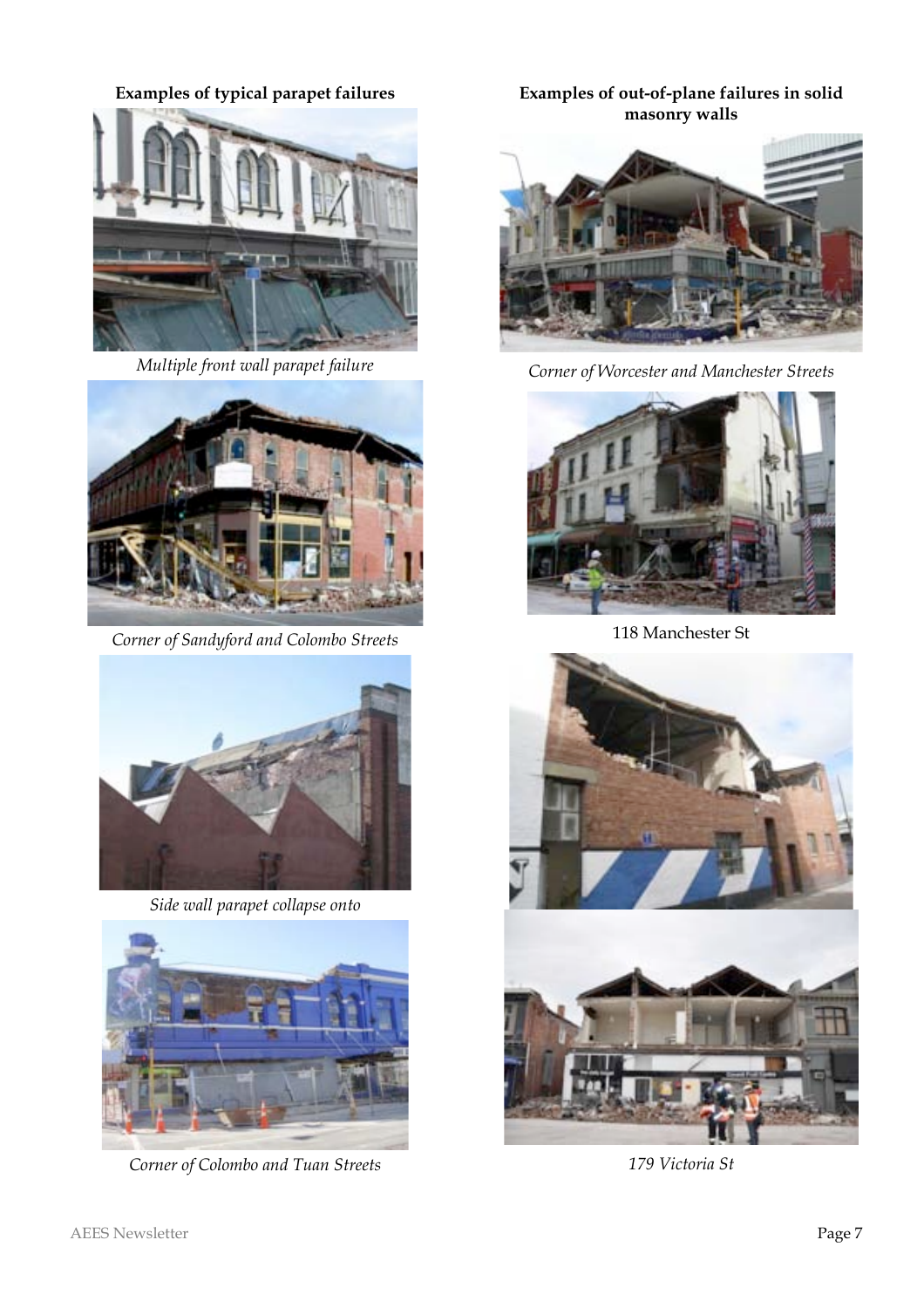

*Examples of liquefaction and lateral spreading damage at Kaiapoi NZ (photos by Kevin McCue)*



Ground motion recorded at site GDLC, about 1km from the fault trace. Far left is acceleration, centre is velocity, and far right is displacement. The horizontal PGA is about 0.7g, the peak ground velocity about 1.2m/s and the permanent displacement of the ground about 2m (0.8m vertical). Note there was no

liquefaction at this site. Strong shaking lasted more than 10s, the displacement was over in about 8s.

GNS Science engineering seismologist Dr John Zhou analysed the data and we thank him for making it widely available and for offering to guide Kevin McCue around in New Zealand.

Photo at right is of a small sand volcano at Kaiapoi, north of Christchurch – a classical effect of liquefaction. Fine black volcanic sand has been ejected under strong pore water pressure.

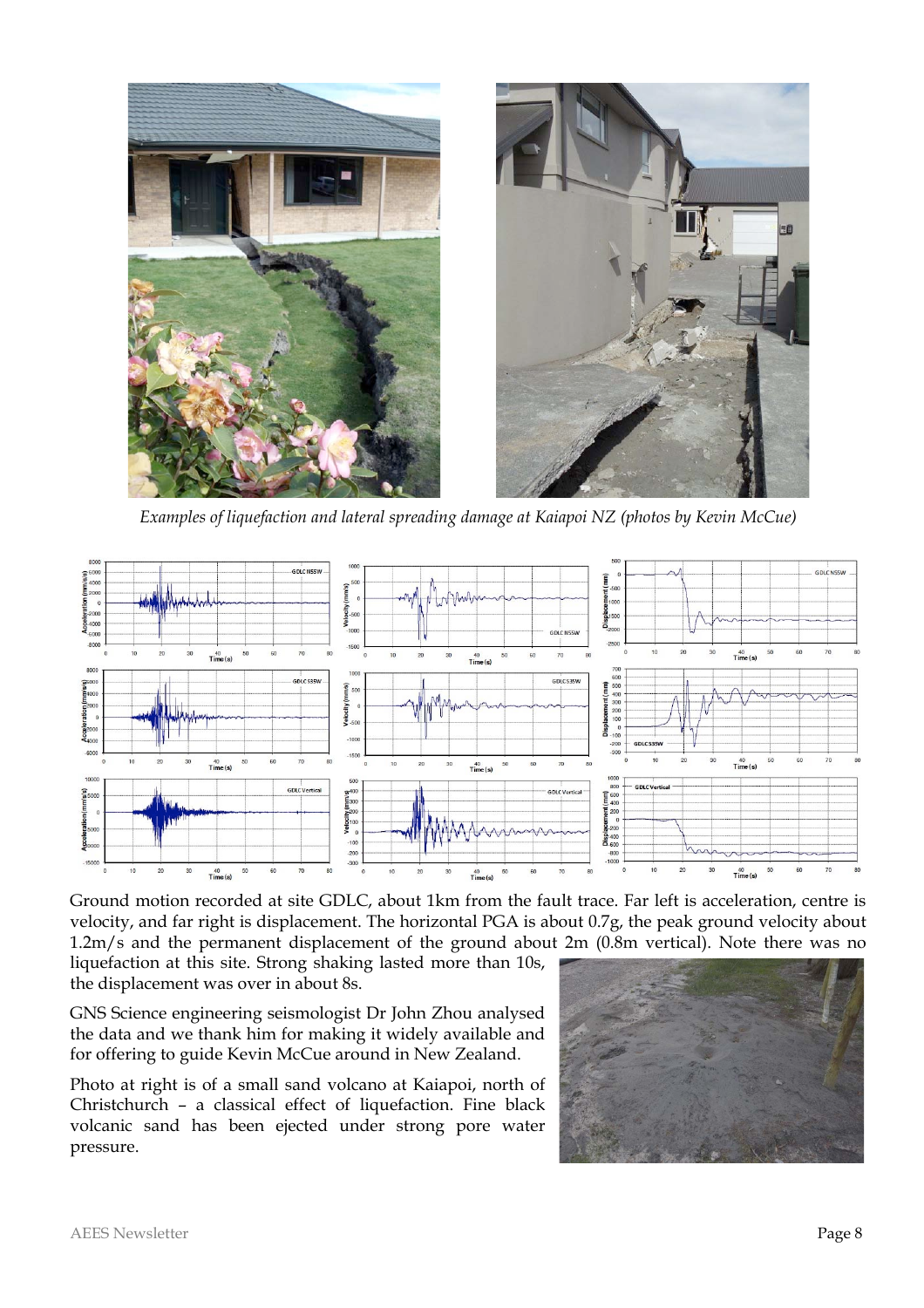#### **Australian earthquakes, August - September 2010**

Earthquakes in the Australian region, 10 August 2010 – 10 October 2010, magnitude 2.5 or greater. The implied accuracy in epicentral coordinates is fanciful, the best are located no better than 3km (.03º) horizontally and 5 km vertically. There were no injuries and no damage was reported. Events located by:

- PIRSA www.pir.sa.gov.au/minerals/earthquakes/recent\_earthquakes\_in\_sa,
- Geoscience Australia www.ga.gov.au
- ES&S www.esands.com; and
- ASC (the Australian Seismological Centre)

| Date (UTC) | Time (UTC) | Lat $\mathrm{^{\circ}S}$ | Long <sup>o</sup> E | Depth (km)   | Mag | Location            |
|------------|------------|--------------------------|---------------------|--------------|-----|---------------------|
| $11-Aug$   | 21:12:06   | $-43.17$                 | 145.77              | $\Omega$     | 3.5 | SW<br>Strathgordon, |
| $15-Aug$   | 08:56      | $-26.9$                  | 152.0               |              | 2.9 | Blackbutt, Qld      |
| 17-Aug     | 03:27      | $-25.5S$                 | 151.9               | 10           | 2.7 | Biggenden, Qld      |
| 18-Aug     | 20:54:01   | $-25.35$                 | 117.22              | $\mathbf{1}$ | 3.0 | SW of Mt Clere, WA  |
| 19-Aug     | 08:47      | $-24.6$                  | 153.6               | 10           | 3.0 | Hervey Bay, Qld     |
| $22-Aug$   | 4:10:30    | $-24.78$                 | 110.80              | 10           | 3.4 | W Carnarvon, WA     |
| $26$ -Aug  | 11:08:28   | $-21.22$                 | 121.15              | $\theta$     | 3.0 | E of Marble Bar, WA |
| $29-Aug$   | 08:02      | $-32.63$                 | 136.01              |              | 2.5 | NW Kimba, SA        |
| $29-Aug$   | 01:52      | $-36.9$                  | 144.2               | 3            | 2.5 | Bradford Hills, Vic |
| 31-Aug     | 9:52:32    | $-30.88$                 | 117.80              | 1            | 2.6 | SW Bencubbin, WA    |
| 2-Sep      | 7:25:14    | $-14.31$                 | 129.35              | $\theta$     | 3.1 | NE Kununarra, WA    |
| $2-Sep$    | 4:27:59    | $-30.86$                 | 117.80              | $\Omega$     | 2.6 | Bencubbin, WA       |
| 3-Sep      | 15:05:01   | $-20.28$                 | 123.23              | 10           | 3.0 | Gt Sandy Desert, WA |
| $18-Sep$   | 12:53:32   | $-22.05$                 | 114.65              | $\theta$     | 2.9 | SW of Onslow, WA    |
| $19-Sep$   | 22:11      | $-31.82$                 | 138.87              |              | 2.7 | E Hawker, SA        |
| $19-Sep$   | 21:23:15   | $-30.75$                 | 121.64              | 1            | 2.6 | East of Kalgoorlie, |
| 26-Sep     | 22:59:35   | $-30.52$                 | 117.45              | $\theta$     | 2.9 | N of Koorda, WA     |
| $29-Sep$   | 9:09:25    | $-29.57$                 | 143.75              | $\theta$     | 4.0 | NW of Bourke, NSW   |
| 5-Oct      | 7:15:31    | $-30.26$                 | 117.77              | $\theta$     | 2.6 | NW of Beacon, WA    |
| 8-Oct      | 10:53:50   | $-33.71$                 | 138.58              | 3            | 3.2 | NW of Clare, SA     |
| 10-Oct     | 2:30:18    | $-32.84$                 | 139.72              | $\theta$     | 4.3 | E Peterborough, SA  |



*Epicentre of earthquakes in the Australian region, M ≥ 2.5 as listed above. Map created using GoogleEarth.*